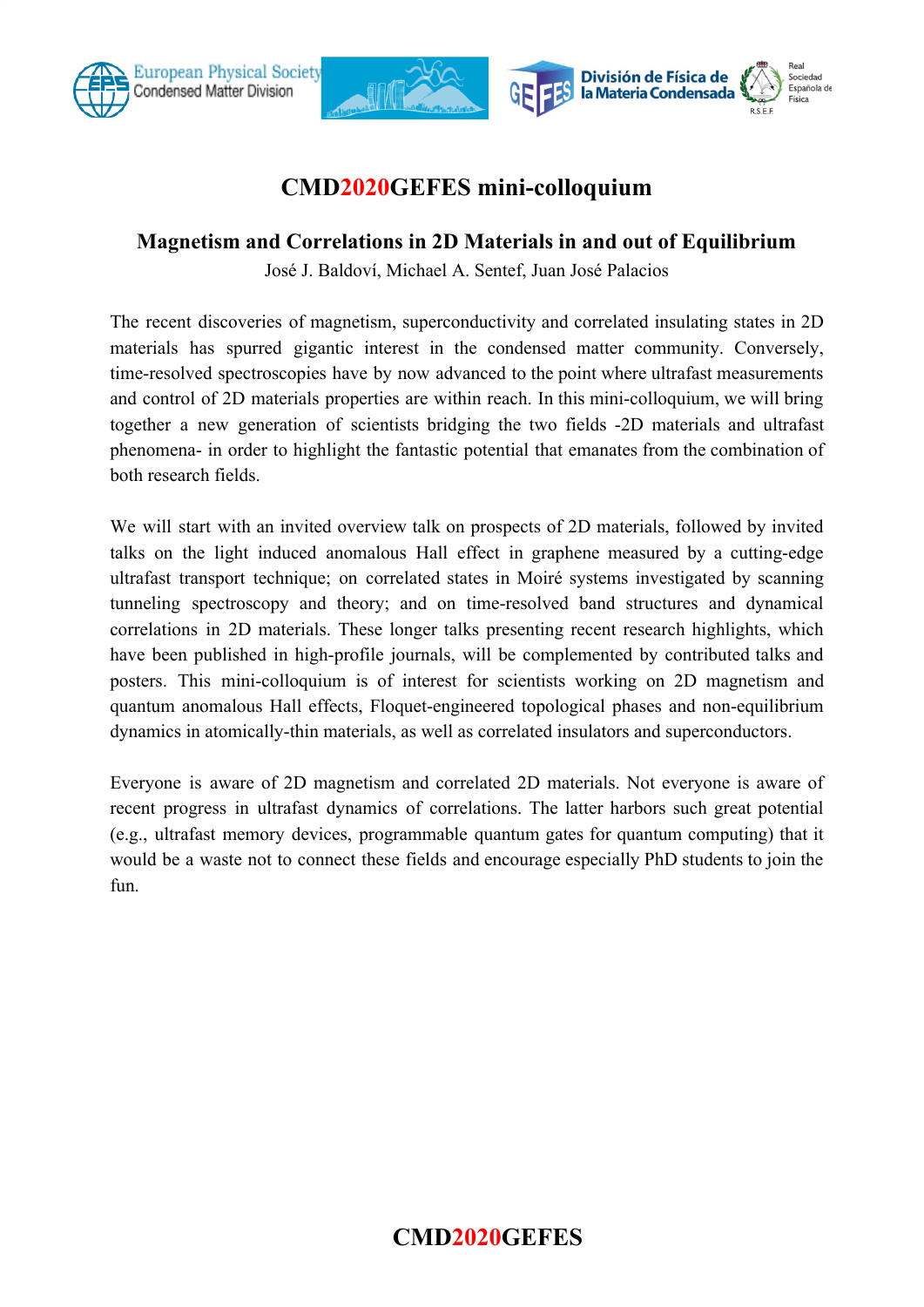



### **Monday, 31 August 2020**

Zoom host: Jose Luis Fernández Cuñado.

**9:30-10:10** *[Magnetism in 2D materials: a long history with an attractive future.](https://eventos.uam.es/_files/_event/_28512/papers/48453/CMD2020GEFES_ENM.pdf)* **Efrén Navarro-Moratalla (invited)**.

**10:10-10:50** *[Light-induced anomalous Hall effect in graphene](https://eventos.uam.es/_files/_event/_28512/papers/46563/McIver_abstract_CMD2020GEFES.docx).* **James W. McIver (invited)**, B. Schulte, F.-U. Stein, T. Matsuyama, G. Jotzu, G. Meier and A. Cavalleri.

**10:50-11:10** *[Intrinsic 2D-XY ferromagnetism in a van der Waals monolayer.](https://eventos.uam.es/_files/_event/_28512/papers/48328/Bedoya_Pinto_Intrinsic_2DXY_ferromagnetism_in_a_van_der_Waals_monolayer_Abstract_GEFES_2020_1.pdf)* **Amilcar**

**Bedoya-Pinto**, J.-R. Ji, A. Pandeya, P. Gargiani, M. Valvidares, P. Sessi, F. Radu, K. Chang and S. Parkin.

**11:10-11:30** *[2D antiferromagnets: exploring inorganic and molecular thin-layers.](https://eventos.uam.es/_files/_event/_28512/papers/48397/Manas_Valero_CMD2020GEFES.docx)* **Samuel Mañas-Valero** and E. Coronado.

**11:30-11:50** *[Exploring the quantum spin liquid 1T-TaS2 by van der Waals heterostructures.](https://eventos.uam.es/_files/_event/_28512/papers/48427/Abstract_Carla_Boix_Constant_CMD2020_1.pdf)* **Carla Boix-Constant**, S. Mañas-Valero, R. Córdoba and E. Coronado.

**11:50-12:10** *[Magnetic correlations and time fluctuations in assemblies of Fe3O4](https://eventos.uam.es/_files/_event/_28512/papers/49294/CMD2020GEFES_Chesnel.pdf)*

*[nanoparticles](https://eventos.uam.es/_files/_event/_28512/papers/49294/CMD2020GEFES_Chesnel.pdf).* **Karine Chesnel**, J. Rackham, D. McPhearson, B. Newbold, D. Griner, D.

Smith, M. Transtrum, R. Harrison, A. Reid and J. Kortright.

**12:10-12:30** *[Attosecond transient absorption in graphene.](https://eventos.uam.es/_files/_event/_28512/papers/46593/CMD2020GEFES.docx)* **Antonio Picón**.

#### **Tuesday, 01 September 2020**

Zoom host: Jose Luis Fernández Cuñado.

**9:30-10:10** *[Non-equilibrium quantum matter on demand.](https://eventos.uam.es/_files/_event/_28512/papers/48516/template_CMD2020GEFES_Dante_Kennes.pdf)* **Dante Kennes (invited)**.

**10:10-10:50** *Ultrafast Light-Induced Lifshitz Transition.* **Ralph Ernstorfer (invited)**.

**10:50-11:10** *[Nonthermal interacting-magnon dynamics in an optically driven 2D Heisenberg](https://eventos.uam.es/_files/_event/_28512/papers/48418/CMD2020GEFES_Kalthoff.pdf) [antiferromagnet](https://eventos.uam.es/_files/_event/_28512/papers/48418/CMD2020GEFES_Kalthoff.pdf).* **Mona Kalthoff**, D. Kennes, A. Millis, M. Sentef.

**11:10-11:30** *[Collective modes in pumped unconventional superconductors with competing](https://eventos.uam.es/_files/_event/_28512/papers/49052/v49056/template_CMD2020GEFES_5.docx) [ground states](https://eventos.uam.es/_files/_event/_28512/papers/49052/v49056/template_CMD2020GEFES_5.docx).* **Marvin Müller**, P. A. Volkov, I. Paul and I. M. Eremin.

**11:30-11:50** *[Spectroscopic evidence for tuneable electon-magnon coupling in the surface](https://eventos.uam.es/_files/_event/_28512/papers/48846/fm.docx) [ferromagnetic layer of Pd-terminated PdCoO2](https://eventos.uam.es/_files/_event/_28512/papers/48846/fm.docx).* **Federico Mazzola**, V. Sunko, S. Khim, H.

Rosner, P. Kushwaha, O. J. Clark, L. Bawden, I. Marković, T. K. Kim, M. Hoesch, A. P. MacKenzie and P. D. C. King.

**11:50-12:10** *[2D Materials in Strong Magnetic Fields: Hofstadter physics from first-principles.](https://eventos.uam.es/_files/_event/_28512/papers/49341/Abstract_CMD2020_V.Rokaj_1.pdf)* **Vasil Rokaj**, M. Penz, M. Sentef, M. Ruggenthaler and A. Rubio.

**12:10-12:30** *[Crescent states in charge-imbalanced polariton condensates](https://eventos.uam.es/_files/_event/_28512/papers/48729/Strashko_CMD2020GEFES.docx).* **Artem Strashko**, F. M. Marchetti, A. H. MacDonald, and J. M. J. Keeling.

### **Special sessions Tuesday Afternoon**

Zoom host: Jose Luis Fernández Cuñado. [Pre-recorded talks and poster videos on YouTube.](https://www.youtube.com/playlist?list=PLWIVj90xdDE9NzGxEqqTTYVaq4Z_nwxAL)

#### **Pre-recorded talks**

*1. Chromium triiodide: The multiple magnetic phase [ferromagnet](https://eventos.uam.es/_files/_event/_28512/papers/49379/template_CMD2020GEFES_jaume.docx)*. **Jaume Meseguer-Sánchez**,

D. A. Wahab, E. Navarro-Moratalla, G. Zurab and E. J. G. Santos.

# **CMD2020GEFES**